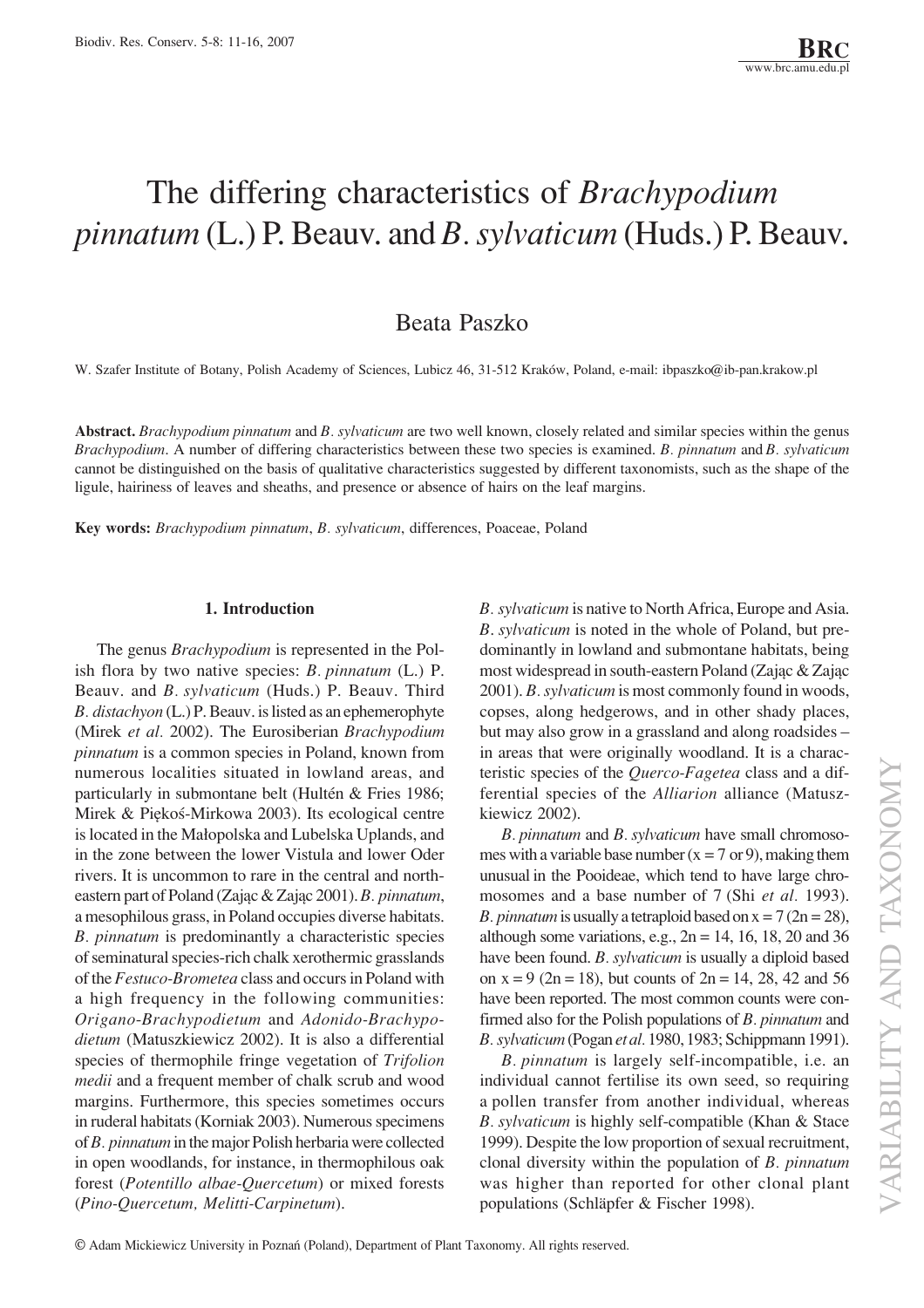*B. pinnatum* and *B. sylvaticum* overlap with one another in most of their morphological characters (Smith 1980). As such, Saint-Yves (1934) had earlier recognised only one species – *B. pinnatum* (L.) P. Beauv. including *B. sylvaticum* (Huds.) P. Beauv. as a variety, var. *silvaticum* St-Y. According to Hubbard (1968), *B. pinnatum* is distinguished from *B. sylvaticum* by its form of growth, the presence of rhizomes, usually hairless culms and leaf-sheath, stiffer racemes and especially by the shorterawned lemmas. On the contrary, Johnson (2004) considered the most distinctive feature for identification of *B. sylvaticum* in the USA, a single row of ciliate-pilose hairs fringing the leaf blade, similar hairs covering the leaf-sheath and accentuated at the collar. However, according to Rothmaler (1995), not *B. sylvaticum* but *B. pinnatum* is characterised by a single row of ciliate-pilose hairs fringing the leaf blade. On the other hand, Catalán and Olmstead (2000) acknowledge that both species have recently diverged within the genus *Brachypodium* and exhibit hairy blades and spikelets, while Khan (1984) emphasizes that *B*. *sylvaticum* accumulates a number of autopomorphies, like nodding panicles, as well as long awned lemmas, less vigorous rhizomes, and a high percentage of self-fertility.

The present study was designed to examine the morphology, especially the qualitative characteristics, in an attempt to determine whether *B. pinnatum* and *B. sylvaticum* are consistently and reliably distinguishable.

### **2. Material and methods**

The 13 accessions of *B. pinnatum* (320 individuals) and 12 of *B. sylvaticum* (275 individuals) collected from

different habitats are described in Table 1 and mapped in Figure 1. Due to the rhizomatous habit of *B. pinnatum*, plants were collected a few metres apart to avoid sampling from the same vegetative clone. Each accession consists of between 11 and 25 plants (usually 25) (Table 1). The material was deposited in the herbarium of the Institute of Botany in Kraków (KRAM).

Based on previous morphological studies in *Brachypodium* (Schippmann 1991; Rothmaler 1995; Johnson 2004), four quantitative (Table 2) and eight qualitative traits were selected (Table 3-4). Characters were assessed or measured with a ruler or a Nikon stereoscopic zoom microscope. The assessment of palea glabrousness or pubescence is without regard to stiffcilia on the keels and at the apex. A palea that is glabrous except for the cilia on the keel and at the apex is called glabrous. Descriptive statistics of quantitative characters were calculated for each taxon, based on the entire data set. Box-and-whisker plots and a histogram were used to display this data.

#### **3. Results and discussion**

The most remarkable difference between *B*. pinnatum and *B. sylvaticum* is the lemma awn length, measured at the first floret in the fourth spikelet as well as at the fourth floret in the fourth spikelet, giving the derived variable ratio: lemma awn length/lemma length (Table 2, Fig. 2). The frequency distribution for the number of lower glume nerves in both species has relatively little overlap (Fig. 2). The most frequent number of lower glume nerves of *B. pinnatum* is from 3 to 5 (most frequently 3), and occasionally 6. The



**Fig. 1.** Map of Poland with geographic locations of the sampled populations of *Brachypodium pinnatum* (black dots) and *B.†sylvaticum* (black triangles)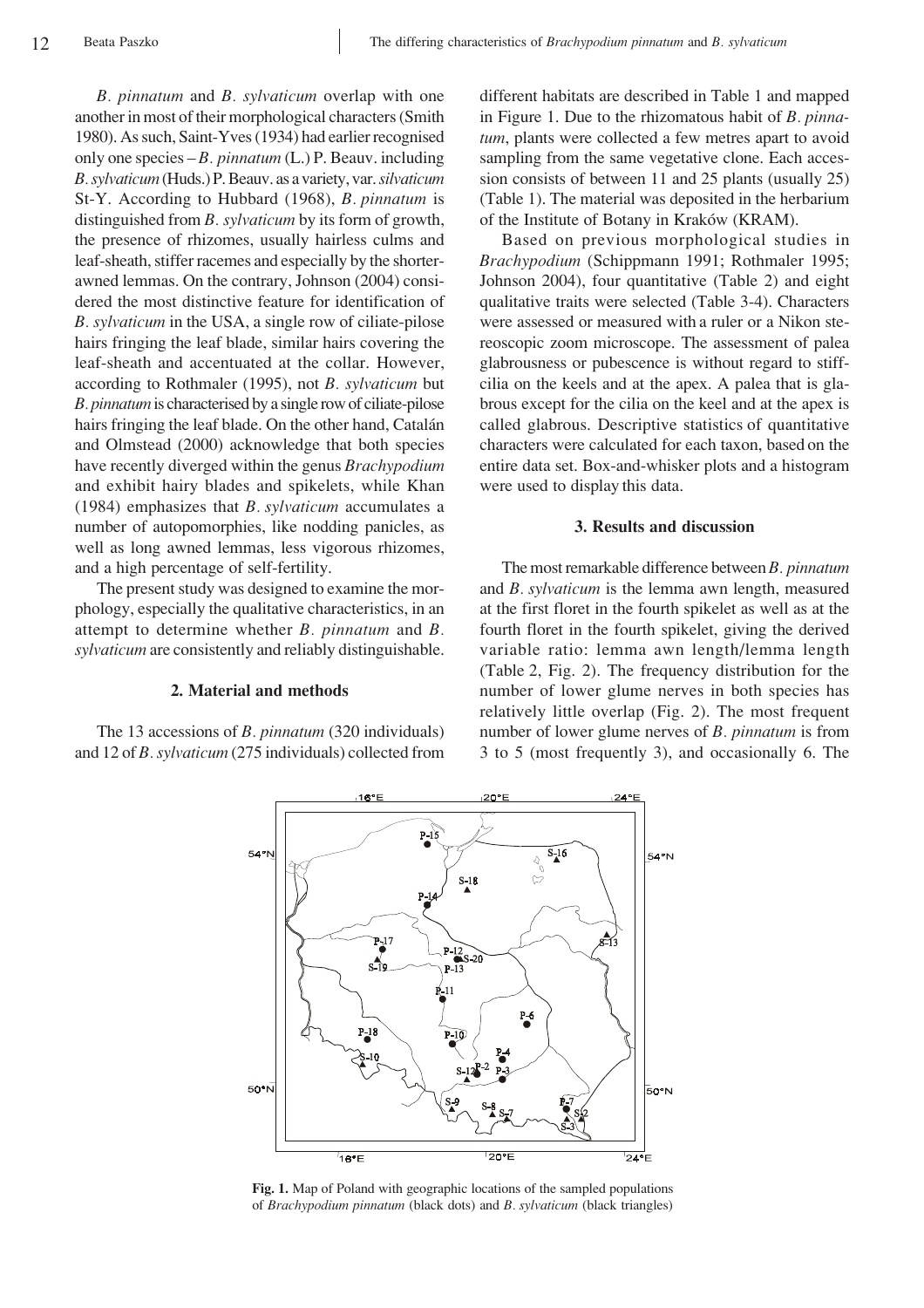**Table 1.** Accessions of *Brachypodium pinnatum* (P) and *B. sylvaticum* (S) collected by B. Paszko. The number of plants measured in each accession is given in brackets

| B. pinnatum                                                                                                                        |
|------------------------------------------------------------------------------------------------------------------------------------|
| <b>P-2:</b> (25) Kraków vicinity, Ojcowski National Park, Pieskowa Skała, steep escarpment, N 50°13', E 19°49'; P-3: (25)          |
| Kraków vicinity, Hebdów, steep escarpment alongside the Vistula River, N 50°08', E 20°24'; P-4: (25) Kielce vicinity, Góry         |
| Pińczowskie reserve, calcareous xerothermic grassland, N 50°32', E 20°30'; P-6: (25) Iłża, xerothermic grassland, N 51°10',        |
| E 21°15'; P-7: (25) Sanok vicinity, Trepcza, a steep escarpment alongside the San River, N 49°36', E 22°12'; P-10: (25)            |
| Częstochowa vicinity, Olsztyn, castle hill, calcareous semi-natural dry grassland, N 50°45', E 19°16'; P-11: (25) Sieradz          |
| vicinity, Półboru reserve, thermophilous oak forest (Potentillo albae-Quercetum), N 51°36', E 18°49'; P-12: (25), P-13: (20)       |
| Łódź vicinity, Krośniewice, Świetlista Dąbrowa reserve, thermophilous oak forest, N 52°17', E 19°12'; P-14: (25) Bydgoszcz         |
| vicinity, Plutowo, Zbocza Plutowskie reserve in the valley of the Lower Vistula River, xerothermic grassland (Adonido-             |
| Brachypodietum), N 53°16', E 18°23'; P-15: (25) Gdańsk vicinity, Małkowo, roadside, N 54°22', E 18°21'; P-17: (25) Poznań          |
| vicinity, Dziewicza Góra reserve, mixed forest edge, N 52°28', E 17°00'; <b>P-18:</b> (25) Wrocław vicinity, Slęża Mt., the Tapała |
| pass, mixed forest edge, $N$ 50 $\degree$ 50', E 16 $\degree$ 42'.                                                                 |

*B. sylvaticum* **S-2:** (25) Sanok vicinity, Ustrzyki Dolne, quarry near roadside, N 49°19', E 22°38'; **S-3:** (25) Sanok vicinity, Baligród, roadside in forest, N 49°21', E 22°15'; **S-7:** (25) Nowy Targ vicinity, Little Pieniny Mts., Homole Gorge, N 49°24', E 20°33'; **S-8:** (25) Nowy Targ vicinity, Gorce Mts., Knurowska Pass, roadside, N 49°30', E 20°11'; **S-9:** (25) Beskid Sląski Range, Barania Góra Mountain, mixed forest near the Bystra River, N 49°37', E 19°02'; S-10: (25) Kłodzko vicinity, Polanica Zdrój, forest near the road to Szczytna, N 50°24', E 16°29'; **S-12:** (25) Katowice vicinity, NE Trzebinia: between Lgota and Myślachowice, roadside, N 50°11', E 19°31'; S-13: (25) Białystok vicinity, Bialowieża National Park, Hajnówka, forest near the roadside, N 52°43', E 23°37'; S-16: (25) Suwałki vicinity, Szwałk, forest between Szwałk Wielki Lake and the Szwałk Mały Lake, N 54°06', E 22°15'; S-18: (24) Grudziądz vicinity, Iława, forest near roadside, N 53°36', E 19°31'; S-19: (11) Poznań vicinity, Mosina, Wielkopolski National Park, mixed forest, N 52°16', E 16°49'; S-20: (15) Łódź vicinity, Krośniewice, Świetlista Dąbrowa reserve, thermophilous oak forest (Potentillo albae-Quercetum), N 52°17', E 19°12'.

lower glumes of *B. sylvaticum* have usually from 5 to 7 nerves (most frequently 6 or 7), and occasionally 4 (Fig. 2).

Almost all *B. sylvaticum* individuals have a shortciliate abaxial surface of palea (272 of 275) and most of the *B. sylvaticum* plants have an obtuse ligule (231) of 275). These characters are not species-specific, because part of the *B. pinnatum* individuals (91 from 320) and 25 from 320 respectively), also have these attributes (Table 4). The penultimate leaves of most *B.†pinnatum*



**Fig. 2.** Histogram and box plots with the mean (point), range of standard deviations (box) and minimum/maximum (whisker), indication of four differentiated characters for *B. pinnatum* (based on 320 specimens) and *B. sylvaticum* (based on 265 specimens)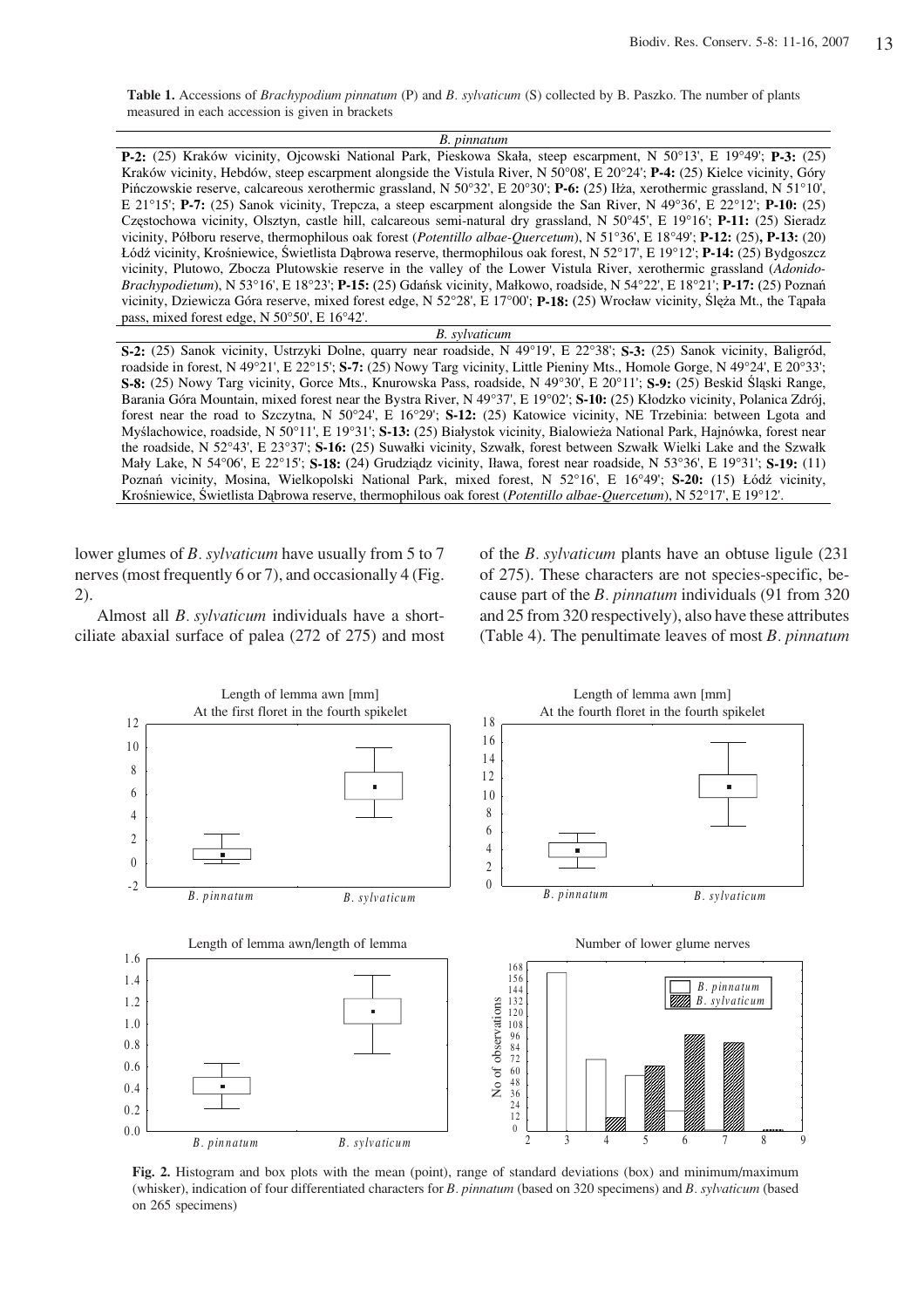| Characteristic                       | B. pinnatum                                        | <b>B.</b> sylvaticum                               |  |  |
|--------------------------------------|----------------------------------------------------|----------------------------------------------------|--|--|
| Pollination                          | self-incompatible (Khan & Stace 1999)              | self-compatible (Khan & Stace 1999)                |  |  |
| Chromosome number (the most          | $2n = 28$ (Rychlewski in Pogan <i>et al.</i> 1983; | $2n = 18$ (Rychlewski in Pogan <i>et al.</i> 1980; |  |  |
| common)                              | Schippmann 1991)                                   | Schippmann 1991)                                   |  |  |
| Syntaxonomical position (Class)      | <i>Festuco-Brometea</i> (Matuszkiewicz 2002)       | <i>Ouerco-Fagetea</i> (Matuszkiewicz 2002)         |  |  |
| Habit                                | strongly rhizomatous (Falkowski 1982)              | not rhizomatous (tufted) (Falkowski 1982)          |  |  |
| Ratio: lemma awn length/lemma        | $0.22 - 0.63$                                      | $0.72 - 1.45$                                      |  |  |
| length                               |                                                    |                                                    |  |  |
| Length of lemma awn [mm]             |                                                    |                                                    |  |  |
| measured at the first floret in the  | $0.0 - 2.6$                                        | $4.0 - 10.0$                                       |  |  |
| fourth spikelet                      |                                                    |                                                    |  |  |
| Length of lemma awn [mm]             |                                                    |                                                    |  |  |
| measured at the fourth floret in the | $2.0 - 5.9$                                        | $6.7 - 16.0$                                       |  |  |
| fourth spikelet                      |                                                    |                                                    |  |  |
| Number of lower glume nerves in      |                                                    |                                                    |  |  |
| the fourth spikelet                  | $3-6(7)$                                           | $(4)5 - 7(8)$                                      |  |  |

**Table 2.** Differences between *Brachypodium pinnatum* and *B. sylvaticum*. For four quantitative characters the variability range is shown

individuals usually (85%) have hairy margins, whereas only 40% of *B*. *sylvaticum* plants have the same attribute (Table 4).

Johnson (2004) claimed that the most distinctive feature in identifying *B*. *sylvaticum* is the single row of ciliate-pilose hairs fringing the leaf blade, similar hairs covering the leaf-sheath and that accentuated at the collar. On the contrary, according to Rothmaler (1995), *B. pinnatum* plants have a leaf margin often conspicuously ciliate-pilose. A certain pattern of variation can be found as regards the hairiness of leaf margins, but this characteristic is not specific to any *Brachypodium* species studied (Table 4).

According to Hubbard (1968), *B. pinnatum* is distinguished from *B. sylvaticum* by its usually hairless culm and leaf-sheath. However, according to the author's observations, the pattern of variation within both the Polish *Brachypodium* species is very similar as regards the culm and leaf-sheath pubescence. When analysing leaf-sheaths, those on the lower half of the culm, totalling 90% and 63% of individuals of *B. pinnatum* and *B. sylvaticum* respectively, have hairy leafsheaths. Leaf-sheath pubescence, especially on the middle and lower part of the culm, is a dominant characteristic in both native species of *Brachypodium* in Poland. However, glabrousness is a dominant characteristic on the upper half of the culm, and 63% and 71% of individuals of *B.†pinnatum* and *B.†sylvaticum*, respectively, have glabrous uppermost leaf-sheaths (Table 2). Both studied species of *Brachypodium* consist of many forms as regards the hairiness of leaf-sheaths and leaves, from the almost glabrous types, through a multitude of intermediate forms, to abundant hairy types. Within both species, glabrous types are rather rare, and the most frequent are largely hairy individuals or plants of intermediate appearance in terms of their hairiness.

**The recapitulation:** Differences between *B. pinnatum* and *B. sylvaticum* based on morphology

The results revealed that *B*. *sylvaticum* differs from *B. pinnatum* by the following combination of characters: (1) the longer awn of the lemma of the fourth flower  $(6.7-16.0 \text{ mm vs. } 2.0-5.9)$ ,  $(2)$  the perpetually short-ciliate hairy vs. usually glabrous palea abaxial surfaces, (3) the racemes, which tend to have less spikelets (5-10 vs. 6-16), (4) the lower glumes, which tend to have more nerves  $((4)5-7(8)$ -nerved vs. 3-5(7)-nerved), (5) the penultimate leaves, which tend to be wider (5-10 mm vs. 2-8), and (6) longer lower glumes (5.5-10 mm vs. 3-8) (Fig. 2; Table 2). The most remarkable differences between *B.* pinnatum and *B.* sylvaticum are the length

**Table 3.** Qualitative characters descriptions and attributes and their frequencies in *Brachypodium pinnatum* and *B. sylvaticum*

|                                              |                                   | Frequency   |                      |  |
|----------------------------------------------|-----------------------------------|-------------|----------------------|--|
| Character                                    | Character attributes              | B. pinnatum | <b>B.</b> sylvaticum |  |
|                                              |                                   | $(N=320)$   | $(N=275)$            |  |
| uppermost leaves: hairiness of sheaths       | hairless/only margins hairy/hairy | 43/158/119  | 22/171/82            |  |
| middle leaves: hairiness of sheaths          | hairless/only margins hairy/hairy | 30/109/181  | 10/120/145           |  |
| lowest leaves: hairiness of sheaths          | hairless/only margins hairy/hairy | 23/81/216   | 5/95/174             |  |
| penultimate* leaf: hairiness on adaxial side | hairless/hairy                    | 30/289      | 5/267                |  |
| penultimate* leaf: hairiness on abaxial side | hairless/hairy                    | 153/166     | 165/107              |  |

Explanation: \*penultimate = second from the top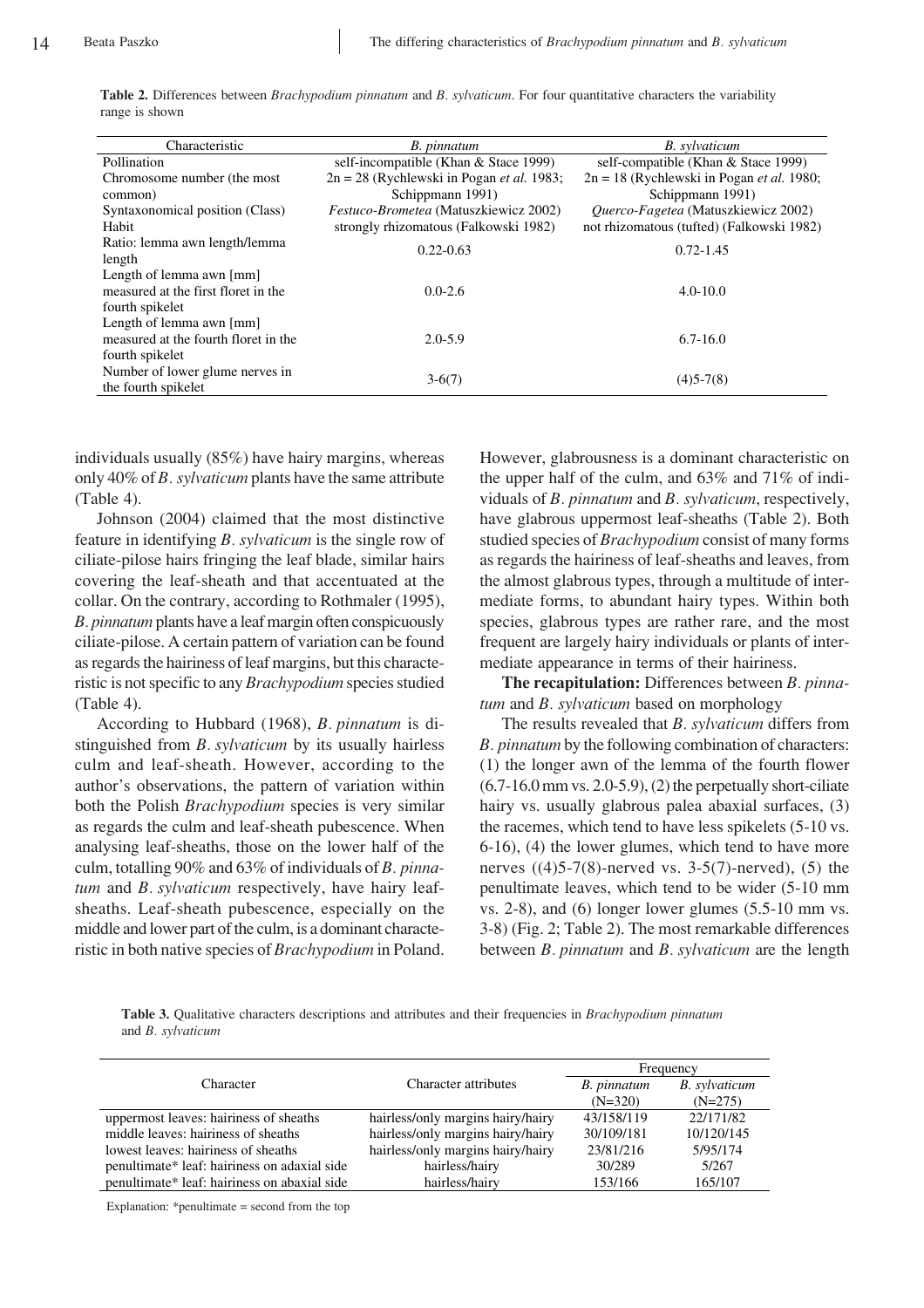| Accession<br>$\mathbf N$<br>abbreviation |     | Presence or absence of hairs on the<br>margins of the penultimate leaf (next to<br>the last leaf) |                  | Ligule shape     |                  | Pubescence on abaxial surface<br>of palea* |                  |
|------------------------------------------|-----|---------------------------------------------------------------------------------------------------|------------------|------------------|------------------|--------------------------------------------|------------------|
|                                          |     | absent                                                                                            | present          | truncate         | obtuse           | glabrous                                   | short-ciliate    |
| $P-2$                                    | 25  | 12                                                                                                | 13               | 25               | $\theta$         | 24                                         | 1                |
| $P-3$                                    | 25  | 1                                                                                                 | 24               | 25               | $\mathbf{0}$     | 15                                         | 10               |
| $P-4$                                    | 25  | 11                                                                                                | 14               | 23               | $\overline{c}$   | 22                                         | 3                |
| $P-6$                                    | 25  | 11                                                                                                | 14               | 25               | $\mathbf{0}$     | 24                                         | 1                |
| $P-7$                                    | 25  | 1                                                                                                 | 24               | 24               | 1                | 25                                         | $\mathbf{0}$     |
| $P-10$                                   | 25  | $\theta$                                                                                          | 25               | 25               | $\mathbf{0}$     | 25                                         | $\boldsymbol{0}$ |
| $P-11$                                   | 25  | $\Omega$                                                                                          | 25               | 25               | $\mathbf{0}$     | 23                                         | $\overline{c}$   |
| $P-12$                                   | 25  | $\Omega$                                                                                          | 25               | 25               | $\Omega$         | $\overline{c}$                             | 23               |
| $P-13$                                   | 20  | $\theta$                                                                                          | 20               | 20               | $\mathbf{0}$     | $\mathbf{0}$                               | 20               |
| $P-14$                                   | 25  | $\theta$                                                                                          | 25               | 25               | $\Omega$         | 3                                          | 22               |
| $P-15$                                   | 25  | 7                                                                                                 | 18               | 3                | 22               | 25                                         | $\mathbf{0}$     |
| $P-17$                                   | 25  | $\mathbf{0}$                                                                                      | 25               | 25               | $\boldsymbol{0}$ | 24                                         | 1                |
| $P-18$                                   | 25  | $\Omega$                                                                                          | 25               | 25               | $\mathbf{0}$     | 17                                         | 8                |
| Total for<br>B. pinnatum                 | 320 | 43                                                                                                | 277              | 295              | 25               | 229                                        | 91               |
| $S-2$                                    | 25  | $\Omega$                                                                                          | 25               | 3                | 22               | $\mathbf{0}$                               | 25               |
| $S-3$                                    | 25  | 14                                                                                                | 11               | $\boldsymbol{0}$ | 25               | $\boldsymbol{0}$                           | 25               |
| $S-7$                                    | 25  | $\tau$                                                                                            | 18               | $\boldsymbol{0}$ | 25               | $\mathbf{0}$                               | 25               |
| $S-8$                                    | 25  | 1                                                                                                 | 24               | 1                | 24               | $\mathbf{0}$                               | 25               |
| $S-9$                                    | 25  | 25                                                                                                | $\mathbf{0}$     | $\mathbf{1}$     | 24               | $\mathbf{0}$                               | 25               |
| $S-10$                                   | 25  | 25                                                                                                | $\Omega$         | $\sqrt{2}$       | 23               | $\Omega$                                   | 25               |
| $S-12$                                   | 25  | $\Omega$                                                                                          | 25               | 8                | 17               | $\theta$                                   | 25               |
| $S-13$                                   | 25  | 25                                                                                                | $\overline{0}$   | 22               | 3                | $\Omega$                                   | 25               |
| $S-16$                                   | 25  | 25                                                                                                | $\overline{0}$   | $\boldsymbol{0}$ | 25               | $\mathbf{0}$                               | 25               |
| $S-18$                                   | 24  | 24                                                                                                | $\boldsymbol{0}$ | 3                | 21               | $\boldsymbol{0}$                           | 24               |
| $S-19$                                   | 11  | 11                                                                                                | $\mathbf{0}$     | $\boldsymbol{0}$ | 11               | $\boldsymbol{0}$                           | 11               |
| $S-20$                                   | 15  | $\boldsymbol{0}$                                                                                  | 15               | 4                | 11               | 3                                          | 12               |
| Total for<br>B. sylvaticum               | 275 | 157                                                                                               | 118              | 44               | 231              | 3                                          | 272              |
| Total                                    | 595 | 200                                                                                               | 395              | 339              | 256              | 232                                        | 363              |

**Table 4.** The frequency distributions for three qualitative characters of 13 *Brachypodium pinnatum* (P) and 12 *B. sylvaticum* (S) accessions.  $N$  – number of individuals studied. For the accession abbreviations see Table 1

Explanation: \*estimate at fourth floret in fourth spikelet

of the lemma awn, the presence of rhizomes, its type of habit, and stiffer racemes. Awn length is the best single character for identifying the two studied species.

**Acknowledgments.** Scientific work financed from the resources earmarked for science in years 2005-2008 as the Research Project no. 3 P04C 050 23.

## **References**

- CATALÁN P. & OLMSTEAD R. G. 2000. Phylogenetic reconstruction of the genus *Brachypodium* P. Beauv. (Poaceae) from combined sequences of chloroplast *ndhF* gene and nuclear ITS. Plant Syst. Evol. 220:1-19.
- FALKOWSKI M. (ed.) 1982. Trawy polskie. 565 pp. Państwowe Wydawnictwo Rolnicze i Leśne, Warszawa.
- HUBBARD C. E. 1968. Grasses: a guide to their structure, identification, uses, and distributionin the British Isles. 463 pp. 2nd ed. Penguin Books. Harmondsworth, Middlesex, UK.
- HULTÉN E. & FRIES M. 1986. Atlas of North European vascular plants. North of the Tropic of Cancer. I-III. xvi+1172 pp. Koeltz Scientific Books, Königstein.
- JOHNSON J. 2004. *Brachypodium sylvaticum* (slender falsebrome). Cal-IPC News 11: 10-11.
- KHAN M. A. 1984. Biosystematic studies in *Brachypodium* (Poaceae). 353 pp. Dissertation, Leicester.
- KHAN M. A. & STACE C. A. 1999. Breeding relationships in the genus *Brachypodium* (Poaceae: Pooideae). Nord. J. Bot. 19: 257-269.
- KORNIAK T. 2003. Synanthropic grass species in Poland. In: L. FREY (ed.). Problems of grass biology, pp. 189- 200. W. Szafer Institute of Botany, Polish Academy of Sciences, Kraków.
- MATUSZKIEWICZ W. 2001. Przewodnik do oznaczania zbiorowisk roślinnych Polski. In: J. B. FALIŃSKI (ed.).